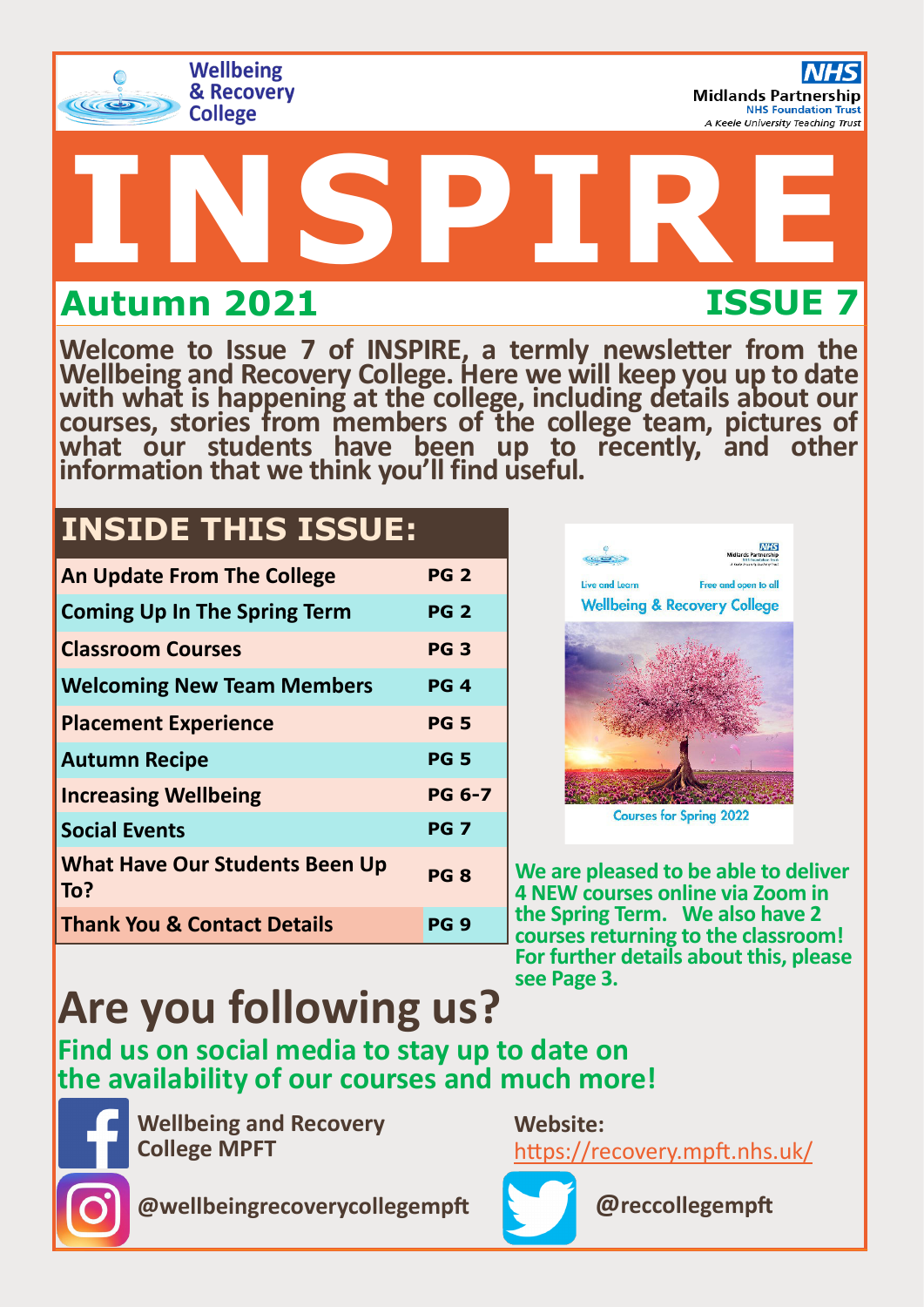### **Page 2 INSPIRE**

# **An Update From The College**

**Things have changed a lot over the last 18 months. Students who have been with us for a while will remember all of our courses used to be face to face but this obviously changed to virtual during the pandemic. We are really pleased with how this has gone with lots of positive feedback. We are therefore aiming to work towards a balance of virtual and face to face courses in Stafford & Shrewsbury/ Telford & Wrekin starting with just a few face to face courses in our Spring Term.**

**We will continue to offer enrolments via phone and also over Teams or Zoom. If you can't get to the face to face courses and aren't sure about using zoom to access our virtual courses, this is a good chance to try it out on a 1:1 basis! We are really looking forward to seeing you either online or in person in the New Year. You could also join our Zoom cafes which we will continue to run throughout the Spring Term to help support you and your confidence using the platform.**

**If you would like to attend one of our Spring Term courses, please get in touch on 07891 099460 or email us [wellbeingrec@mpft.nhs.uk](mailto:wellbeingrec@mpft.nhs.uk)**

**Please note that all face to face courses running will be subject to Government guidelines at the time of the course being due to run.** 

# **Coming Up In The Spring Term**

**We've been getting creative and working hard throughout the autumn to bring you 4 brand new courses as well as continuing to offer you all of our popular courses. Most of our 45 courses are running on zoom but we are excited to offer you 2 in-person courses which will be held in the classroom, subject to government guidelines in 2022. Our upcoming courses can be found here** <https://flip.printstafford.com/wrcspring22/>

**We are delighted to be able to offer 4 new courses this term:**

**Learn to awaken Self-Compassion- Self-compassion involves giving ourselves kindness whenever the difficulties of life occur. It helps us to acknowledge our humanness and to care for ourselves in the way that we need. On this course you will learn practical ways to awaken self-compassion and cultivate a more compassionate heart and mind. We will explore the different approaches to selfcompassion from a variety of traditions and learn how to build them into our daily life.**

**Creative Visualisation for Wellbeing— Creative visualisation is the technique of using your imagination to create what you want in your life. In this course we will explore different techniques to help set, imagine and create our goals in the coming year. This will include visualisation meditations, creating a vision board and tools to make your visualisations successful and meaningful.**

**Living Well with a Long-Term Health Condition- Often people focus only on the limitations that living with a long term condition can bring. It can be hard to see the possibilities that can arise from managing long term conditions well. In this workshop we will be looking at how the mind and body can affect our quality of life. We will be sharing information on managing activity levels, diet, stress, navigating healthcare systems and treatment decisions. We hope to show how managing these aspects can help us to do more of what is important to us in our lives.** 

**Understanding Long-Covid- During this relaxed and friendly course we will discuss the many symptoms related to Long Covid from both a physical and emotional perspective. The course will focus on how these symptoms impact daily life and explore strategies that may be of help. The benefits of relaxation will be included, with a variety of relaxation methods practiced at both sessions.**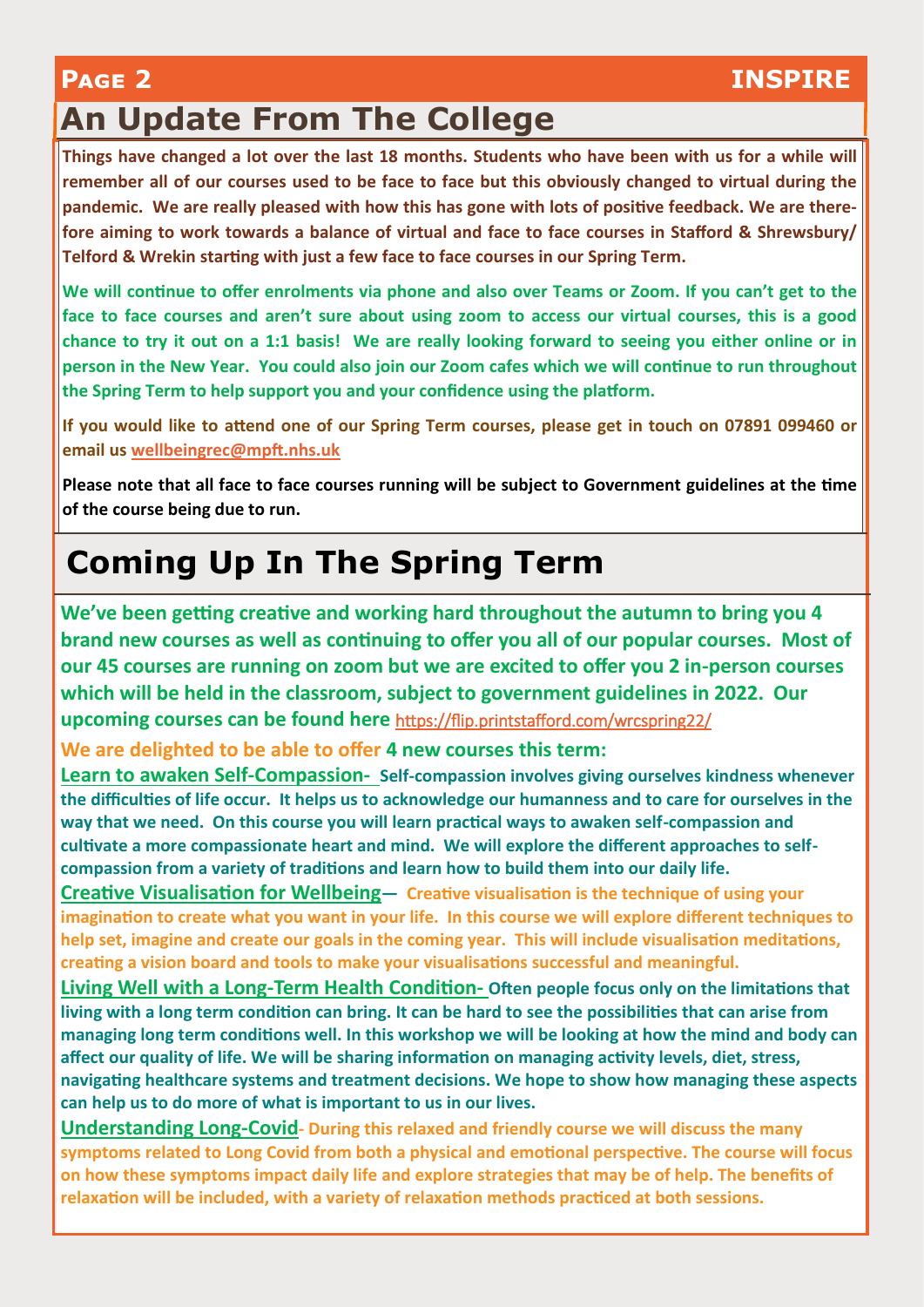### **ISSUE 6 Page 3**

**These courses were new in the autumn term and due to their success and demand are running again in the spring. Contact us to book your place:**

- **Mindful Walking - Join us for an outdoor mindful walk in nature, where we will undertake a gentle pace along a designated route. This is a social course along identified walking trails, where we can chat and learn more about our immediate environment as well as experience the practice of mindful walking.**
- **Getting through the work week! A guide to understanding and managing wellbeing in the workplace - At the end of the day/week, we all need to be able to enjoy our free time, without the baggage from work interfering. Join us on this fun, positive and practical 4-week course where we will be sharing evidence based tools to support your mental health in the workplace.**
- **Gratitude Learn to Appreciate the Small Things in Life - Practising gratitude does not mean finding the positive in every situation but it instead focuses on recognising and appreciating the positive things we may overlook. In this course we will explore the concept and the benefits of practicing gratitude and we will identify simple exercises aimed at introducing gratitude in your daily life.**
- **Building Awareness around Addictive Behaviour - Addictions are currently rising in society and in this course we offer an introduction into exploring the different types of addictions. How it can affect the individual but also loved ones. We'll explore the range of treatment options available and share information about where more support can be found.**
- **Exploring Loss and Moving Forward - We've all experienced different types of loss such as grief, estrangement, employment, financial or personal loss. Loss is unique and affects people in so many different ways. This course will look at what generates the sense of loss, different experiences and self-care.**
- **Understanding Dementia— This course provides information on the signs and symptoms of the common types of dementia, followed by practical tools and coping skills for anyone who is supporting someone living with dementia.**

### **Classroom Courses**

**We are delighted to announce that we have two of our most popular courses returning to the classroom in the spring term! We are pleased to be able to offer you the following courses subject to the latest Government guidelines:**

**Understanding Anxiety & Anxiety Management**

**Friday 4th & 11th February 2022 ,10.30am-1.30pm, The Lantern, Shrewsbury**

**Wednesday 16th & 23rd March 2022, 12.30-3.30pm, The Northfields Centre, Stafford**

### **Understanding Depression**

**Wednesday 2nd & 9th March 2022, 11am-2pm, Meeting Point House, Telford**

**Friday 25th March & 1st April 2022, 11am-2pm, New Beacon Group, Stafford**

**If you'd like to book a place please contact us as soon as possible (see Contact Us)** 

**Both of these courses are still running on zoom as well as in person, so you can choose which suits you best. Please see our prospectus for further details.**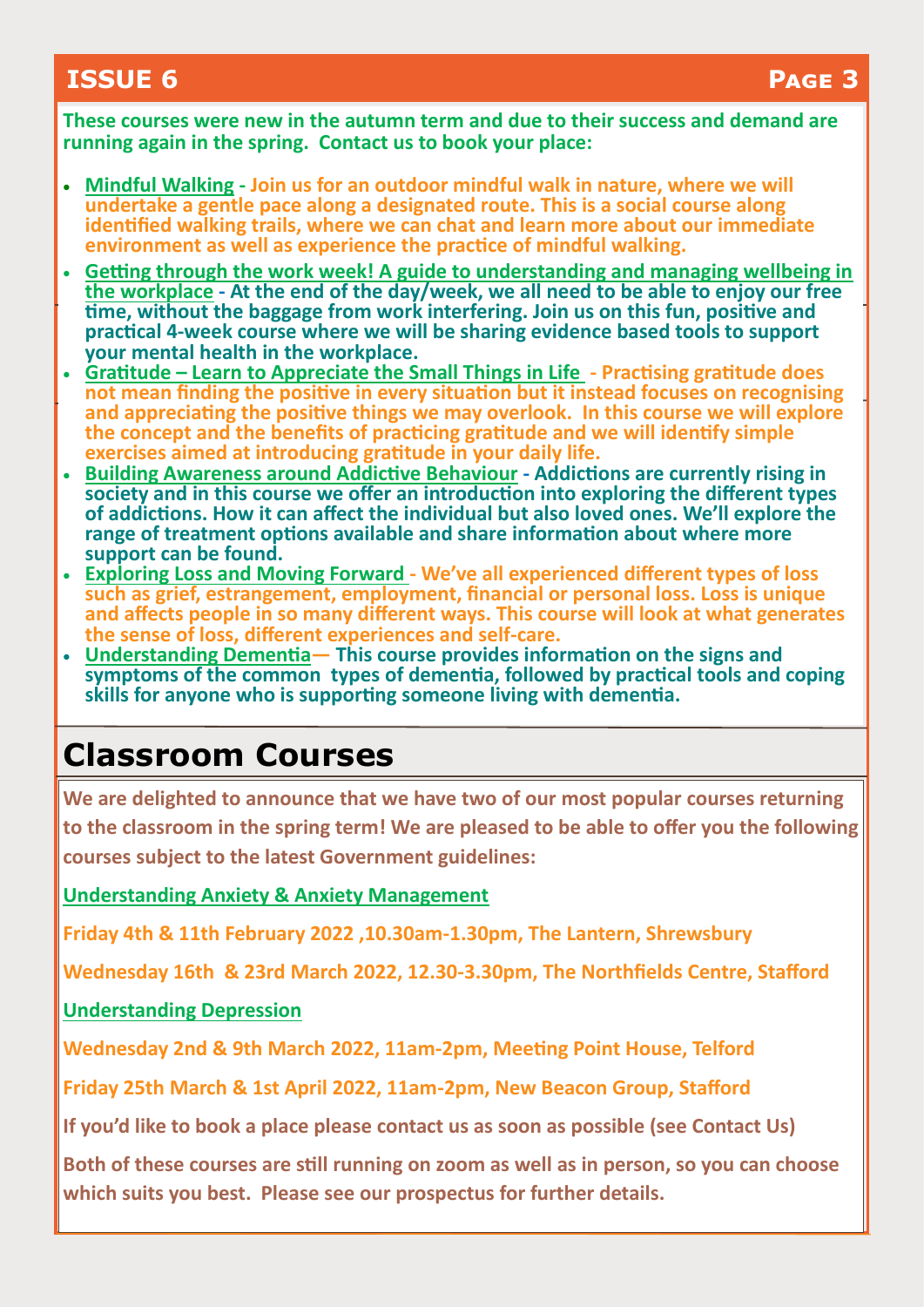### **Page 4 INSPIRE**

# **Welcoming New Team Members**

**Hi, I'm Jane, I started at the College in September 2021 as a Lead Trainer. I previously worked as an Occupational Therapist within the Trust.**

**I am very passionate about the values of the College, meeting Students and working together towards Wellbeing** 

**and Recovery. I love spending time with Family and Friends, my dog 'Sydney' and generally spending time outdoors in nature.**





**Hello, I'm Motivated Marilyn and I'm thrilled to be Lead Trainer at the college as my qualifications, skills and experience are in teaching and training adults. I love learning, which is why I joined the college as a student in 2019. To maintain my wellbeing I enjoy swimming, running and Spin classes. At the weekend I go walking with my lovely husband - usually with a leisurely pit-stop along the way!** 

**Hi I'm Sue – Senior Administrator for the college and I'm currently on secondment from Community Mental Health. I started out as a volunteer after graduating as a 'mature' Sociology student with a specific interest in public health. As a former service user too, I am very passionate about helping individuals regain their independence and develop their life skills to cope with challenges and achieve their personal goals . I strongly believe we should never** 



**stop learning … this is why I am so grateful for the opportunity to help administer the college offers for all our great students old and new.**

**I live with my 2 sons and their comedy double-act always makes me laugh out loud daily. I love culture, dance/techno music, cooking, gardening and my 10 year old Patterdale rescue dog (Merlin) tells me I am very good at obeying all his demands, which makes me a very happy owner. I love him to take** *me* **on long walks in the countryside.**



**Hi everyone I am Felicity, an Admissions Tutor at the college. I enjoy helping others within my role and I am passionate about making a difference for everyone. The college has recently helped me to gain a good balance in my life alongside my love for the outdoors.** 

**I hope to share the experiences and welcome you soon.**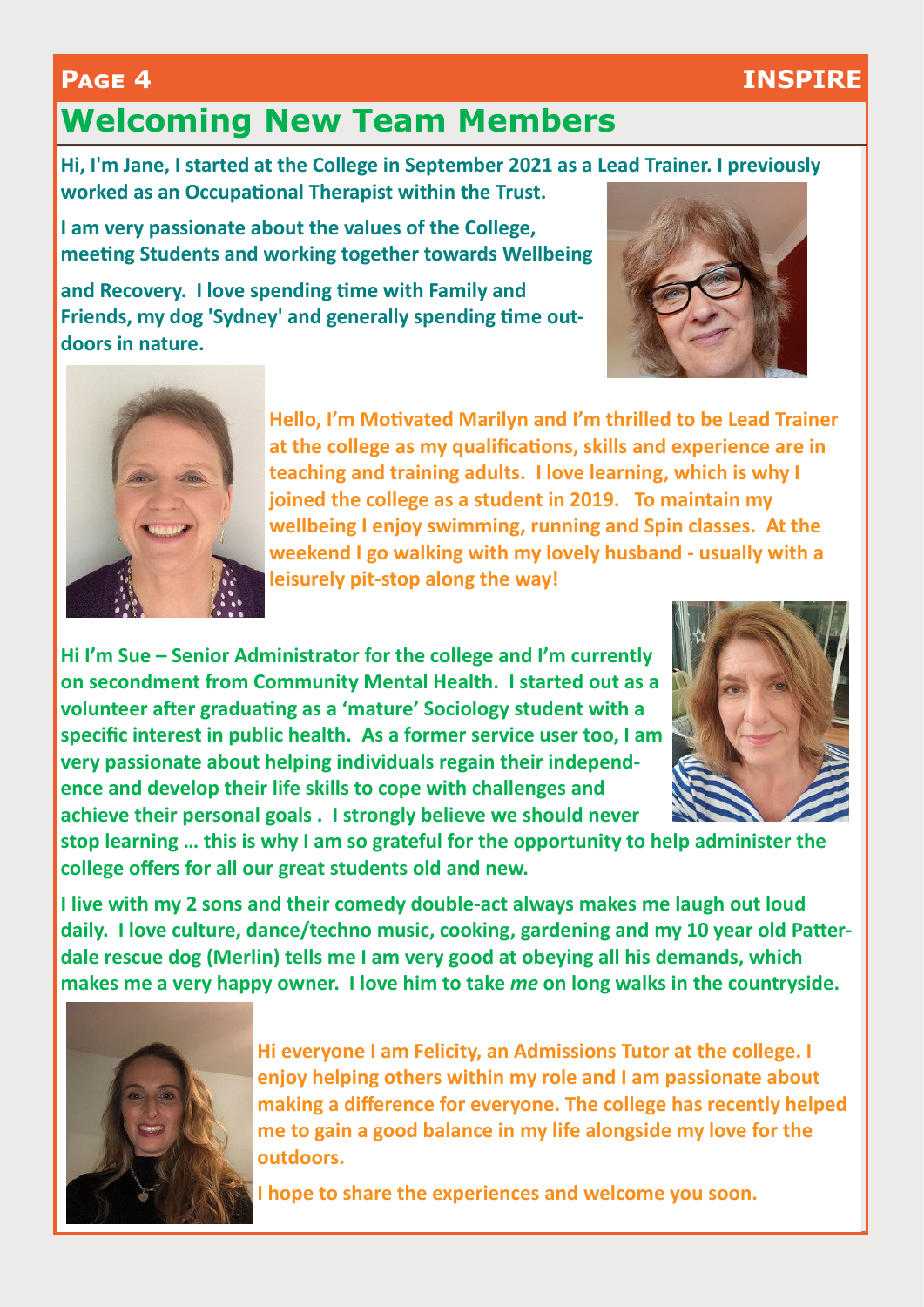### **ISSUE 6 Page 5**

# **Ellen's Experience of a Placement with WBRC**

**"Hello, my name is Ellen and I am an Occupational Therapy student in my last year at University. I joined the Wellbeing and Recovery College for my final placement, and I am so glad I did because it has been the most wonderful and uplifting experience. Everyone at the college is so welcoming and supportive and has made it really easy to fit in straight away.** 

**I have been able to experience working at the college but also taking part in some of the courses for my own personal benefit which has been lovely and has really helped me to** 



**maintain that work/life balance which can be a rare experience in other settings.** 

**I must say, I have thoroughly enjoyed all the courses I have taken part in, however, my favourite course is 'Practical Mindfulness' as Mindfulness is one of those skills that can help you in so many different areas of life and is something I will take forward with me always.** 

**If you are thinking about joining the college for this upcoming term, I would highly encourage you to do so as it's a great way to take that much needed time for yourself alongside learning about something new!"**

### **Autumn Recipe**

### **Pumpkin Soup**

**Serves 6 people 1 small pumpkin (about 750g in total) skinned and chopped into small cubes 2 medium potatoes, peeled and chopped into small cubes 1 tbsp olive oil 600ml vegetable or chicken stock 2 plum tomatoes, chopped 4 fresh sage leaves Salt and pepper**



[This Photo b](http://www.foodista.com/blog/2011/09/25/3-must-try-vegan-pumpkin-recipes)y Unknown Author is licensed under [CC BY](https://creativecommons.org/licenses/by/3.0/)

**1. Heat the oil in a saucepan and sweat the pumpkin and potatoes for 5 mins. Add the stock, chopped tomatoes and the sage leaves. Cover and simmer for around 10 minutes or until to vegetables are soft.**

**2. Use a blender to blitz the soup until smooth and then gently reheat. Taste and then add the required seasoning (salt and pepper).**

**3. Optional Garnish– heat a little oil in a pan and, when hot, fry 18 large sage leaves until crispy. Scatter the leaves over the soup and serve immediately.**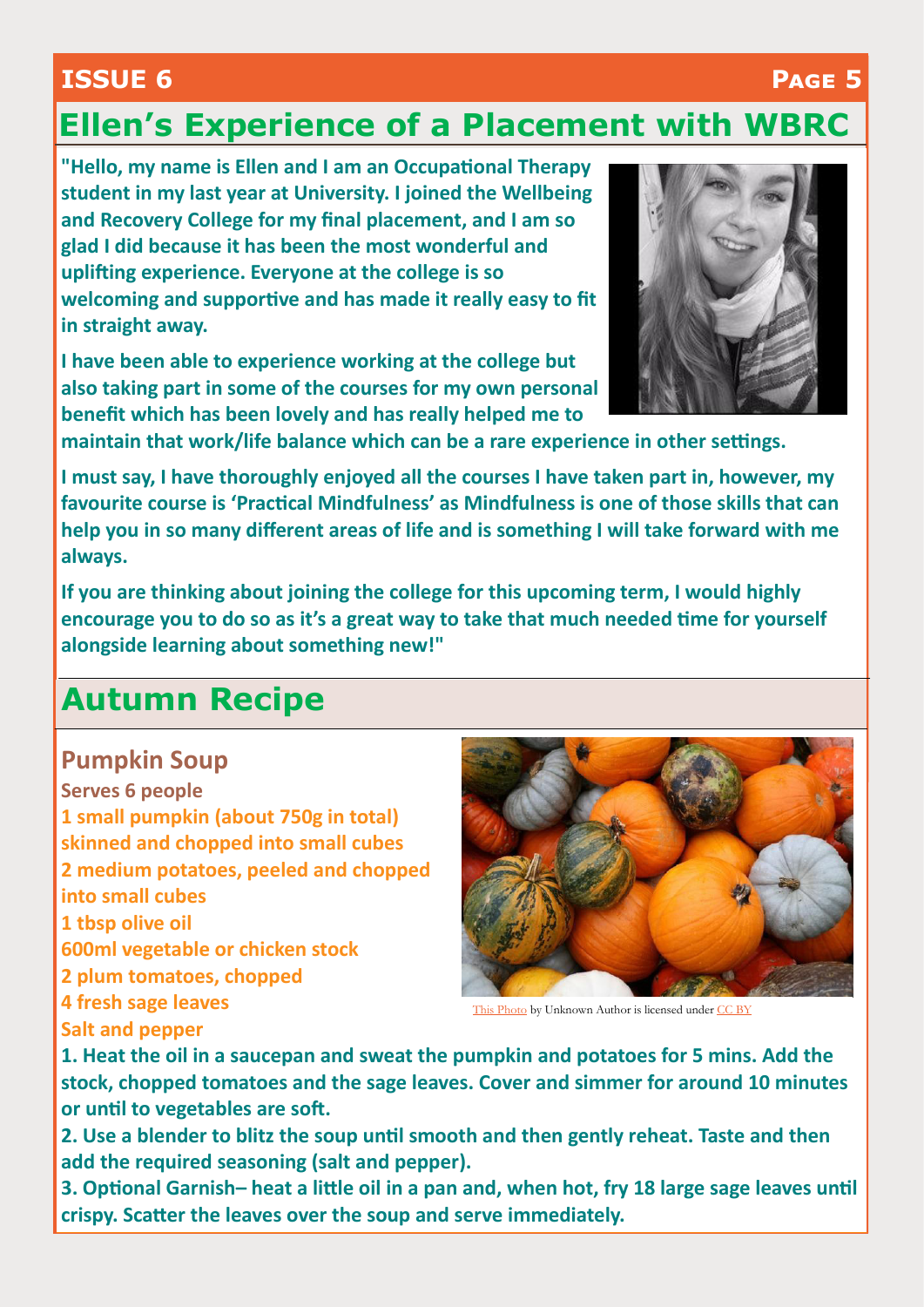### **INCREASING WELLBEING THROUGH ACTIVITY** by Alex Tuckwell

**As an Occupational Therapy student currently on placement with the Wellbeing and Recovery College, I am always interested to listen to what others 'do' with their time. Activity is linked to wellbeing and is central to who we are and how we feel about ourselves (Parkinson, 2017, Wilcock, 1993). As people, we identify ourselves through the things that we do. It is important therefore, that the activities we choose to engage in are purposeful or meaningful and bring us a sense of belonging. There are so many different ways we can engage and express ourselves through activity. Here are a few examples:** 

**Physical doing, such as sport, walking or cleaning, keeps the body active and maintains our muscle strength which is important for our mobility and balance and increases our mood.** 

**Restful doing, or time just to be, is essential for restoring the body and giving ourselves time to reflect on life.** 

**Productive doing, such as accessing education, caring for others or engaging in voluntary or paid work gives us a sense of purpose and can provide opportunities to increase our self-esteem and confidence.** 

**Social doing, or spending time with others, is linked to wellbeing and happiness. Connecting with people who are supportive and make us happy gives us a sense of belonging which, as a social species, is a huge part of our human identity.** 

**I wonder if you have ever thought about all the different activities you do every day and whether they have a positive effect on your own wellbeing?** 

**ACTIVITY: A short, helpful exercise to do is to write down all the things you do over a few days and divide them up into the following 3 sections:** 

- **The things you do for your own sake such as any leisure activities.**
- **The things you do that are productive including education, caring for others and employment.**
- **The things you do that are necessary for your own self-care such as managing health conditions, getting enough sleep and taking care of how you look.**

**When you have written them all down, you should have a visual representation of the areas in which you spend your time. Is there an obvious section which has many more activities than another? Can you think of some small changes you can make to increase time needed in other areas to give you a more balance lifestyle? Finding a balance in the activities you do, is a vital way of maintaining your own health and wellbeing.** 





### **Page 6 INSPIRE**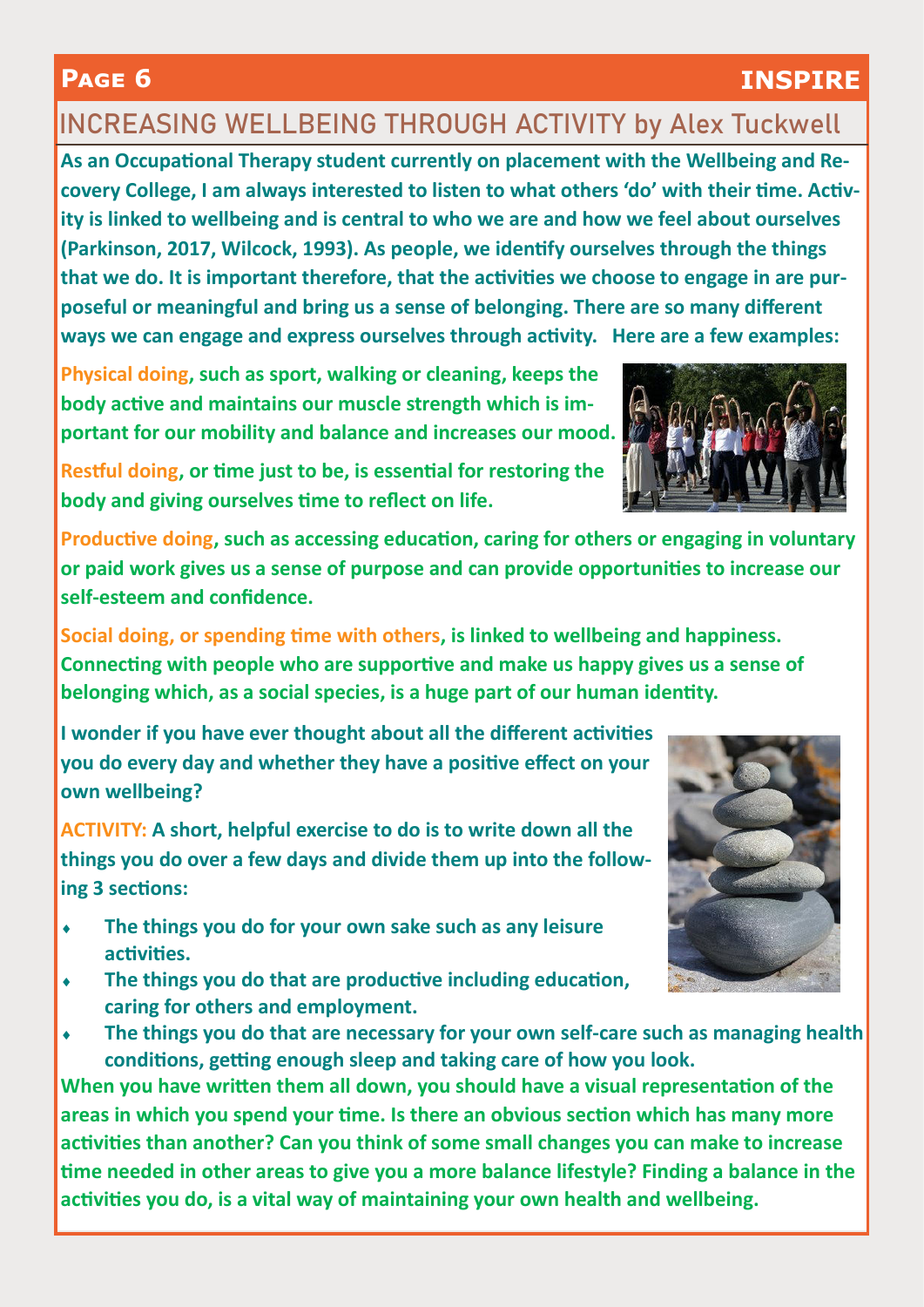### **Cont.**

**My own time spent with the college has given me the opportunity to meet many other people and discover some of the things they do which bring purpose and meaning to their lives. The college provides students with so many different opportunities to engage and develop as individuals. Bird Watching for Mindfulness, Sleeping Well and Craft Your Way to Mindfulness have been a selection of some of the courses I have attended this term which have benefitted me in a number of ways. Through productive doing and the shared learning experience, I have now incorporated small changes into my bedtime routine to help me get a better night's sleep. The Bird Watching course motivated me to put some bird feeders up in my own garden and I now enjoy watching an array of birds which visit. I have also learnt some crafting techniques which I had not tried before and I thoroughly enjoyed engaging in the process of creating my dry clay coasters whilst chatting with others in the group. This gave me a sense of belonging and increased my confidence in trying new things. My time at the college has been an incredibly positive experience for me. I wonder what different activities you will try today?**

Parkinson.S (2017) Recovery through activity. Increasing participation in everyday life. 2<sup>nd</sup> Edition. Routledge: London Wilcock, A (1993) A theory of the human need for occupation. Occupational Science: Australia. (1) 1 pp17 – 24

# **Online Social Events**

**During our Spring term we'll continue to offer our social events. The socials are open to all of our students and they aim to provide an opportunity and safe space to get to know other students and the college team.** 

**First time attending and not sure what to expect?**

**Our social events run just like our courses, with the difference that you can keep your microphone on for the duration of the session to allow for easier conversation.**

**Our facilitators will foster a relaxed, informal atmosphere and guide you through conversations. Here are our events for the spring term 2022:**

**Coffee and chat— Thursday 6th January at 2pm**

**Quiz—Wednesday 2nd February at 2.30pm**

**Readers Corner– Monday 7th March at 12.30pm**

**Hobbies & Crafts Corner- Tues 29th March at 1pm**

**Look out more details and dates in the fortnightly email update and on our social media pages.** 

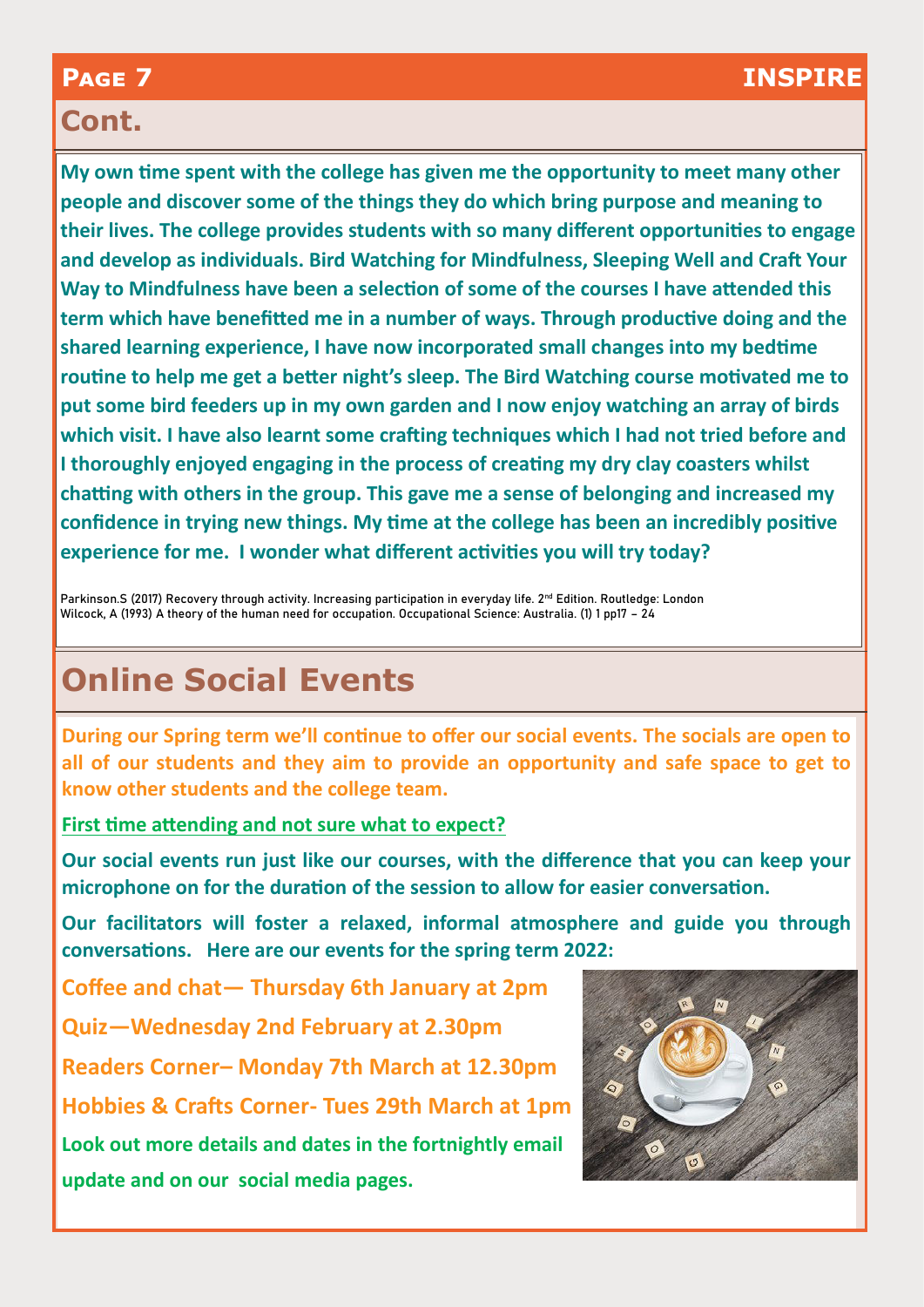### **Page 8 INSPIRE**

## **What Have Our Students Been Up To?**



**The above circle weaving craft work was created by Adele in our Craft your way to Mindfulness course**



**The bunting above was created by Alex in another one of our Craft your way to Mindfulness courses**



**These are dry clay coasters made by our co-ordinator Vicky**